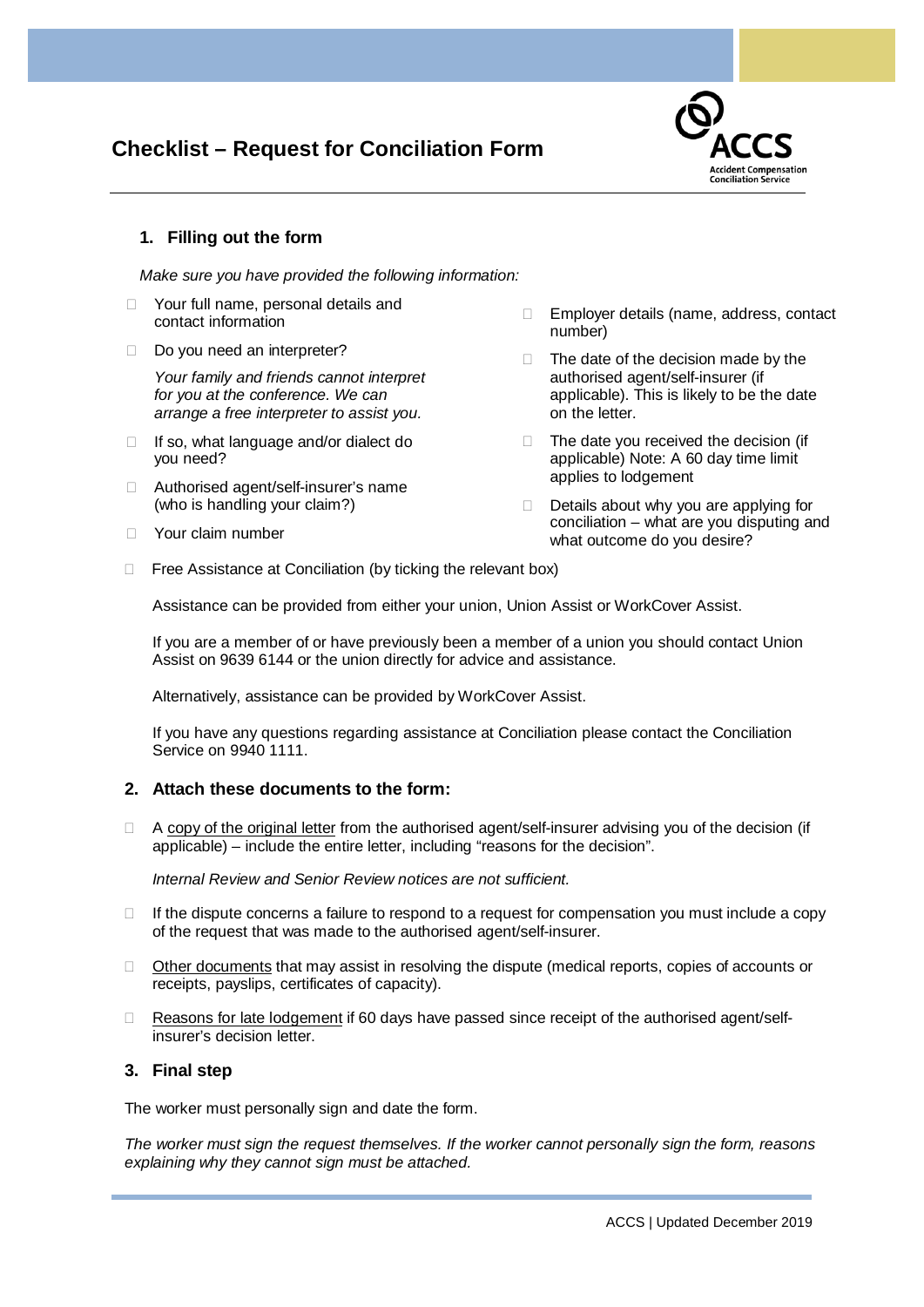

# **Request for Conciliation**

**Office use Ref/Act Section**

**Please read the back of this form before completing this page.**

**Furtherinformation is available at our website: [www.conciliation.vic.gov.au](http://www.conciliation.vic.gov.au/)**

| <b>Worker Details</b>                                                                                                                                                                                                 |                              |                     |                                                                                                 |
|-----------------------------------------------------------------------------------------------------------------------------------------------------------------------------------------------------------------------|------------------------------|---------------------|-------------------------------------------------------------------------------------------------|
| Title<br>Given Name                                                                                                                                                                                                   |                              |                     | <b>Family Name</b>                                                                              |
|                                                                                                                                                                                                                       |                              |                     |                                                                                                 |
| Postal Address                                                                                                                                                                                                        |                              |                     | Date of Birth<br>Female<br>Male                                                                 |
|                                                                                                                                                                                                                       | Post Code                    |                     | Other/Prefer not to say                                                                         |
| Home Phone*                                                                                                                                                                                                           | Mobile Phone*                |                     | Other Phone                                                                                     |
| *at least one phone number is required                                                                                                                                                                                | Email                        |                     |                                                                                                 |
| Preferred Contact Method (please tick one only):                                                                                                                                                                      | Email                        | <b>Regular Mail</b> |                                                                                                 |
| <b>Conciliation</b>                                                                                                                                                                                                   |                              |                     |                                                                                                 |
| Do you need an interpreter? (Interpreters are arranged by the ACCS) Yes                                                                                                                                               |                              |                     | No                                                                                              |
| If Yes, what language and/or dialect?                                                                                                                                                                                 |                              |                     | Is there a 2nd preference?                                                                      |
| Do you require assistance at conciliation?                                                                                                                                                                            | Yes                          | No.                 |                                                                                                 |
| If Yes, please indicate which assistance provider below:                                                                                                                                                              |                              |                     |                                                                                                 |
| WorkCover Assist<br>Union Assist                                                                                                                                                                                      | Other <i>Union</i> (specify) |                     | Other (specify)                                                                                 |
| *You are not required to have assistance at conciliation. More information is available on our website.                                                                                                               |                              |                     |                                                                                                 |
| <b>Agent / Self Insurer and Employer Details</b>                                                                                                                                                                      |                              |                     |                                                                                                 |
| Authorised agent/self-insurer                                                                                                                                                                                         |                              |                     | <b>Claim Number</b>                                                                             |
| <b>Employer Business Name</b>                                                                                                                                                                                         |                              |                     | <b>Employer Contact Name</b>                                                                    |
|                                                                                                                                                                                                                       |                              |                     |                                                                                                 |
|                                                                                                                                                                                                                       |                              |                     |                                                                                                 |
| <b>Employer Address</b>                                                                                                                                                                                               |                              |                     | Post Code                                                                                       |
| <b>Dispute Details</b>                                                                                                                                                                                                |                              |                     |                                                                                                 |
| 1. Are you disputing a decision made by the authorised agent/self-insurer?                                                                                                                                            |                              |                     | No<br>Yes                                                                                       |
| If yes, proceed to question 2. If no, proceed to question 4.                                                                                                                                                          |                              |                     |                                                                                                 |
| 2. Date of decision<br>You must attach a copy of the decision.                                                                                                                                                        |                              |                     |                                                                                                 |
| Has 60 days passed since the date of the decision? Yes<br>No $\Box$                                                                                                                                                   |                              |                     |                                                                                                 |
| If yes, your dispute may be late. Please attach reasons for late lodgement.                                                                                                                                           |                              |                     |                                                                                                 |
| 3. If the dispute relates to a failure to respond to a request, you must attach a copy of the request made.<br>4. Why are you applying for conciliation? (attach an additional piece of paper if you need more space) |                              |                     |                                                                                                 |
|                                                                                                                                                                                                                       |                              |                     |                                                                                                 |
|                                                                                                                                                                                                                       |                              |                     |                                                                                                 |
| Signature of party requesting conciliation                                                                                                                                                                            |                              |                     | Date                                                                                            |
| Print name:                                                                                                                                                                                                           |                              |                     |                                                                                                 |
| This form may be lodged as follows:                                                                                                                                                                                   |                              |                     |                                                                                                 |
| Fax: (03) 9940 1000                                                                                                                                                                                                   |                              |                     | Email: rfc@conciliation.vic.gov.au Mail: ACCS, GPO Box 251, Melbourne 3001.<br>Revised Dec 2016 |